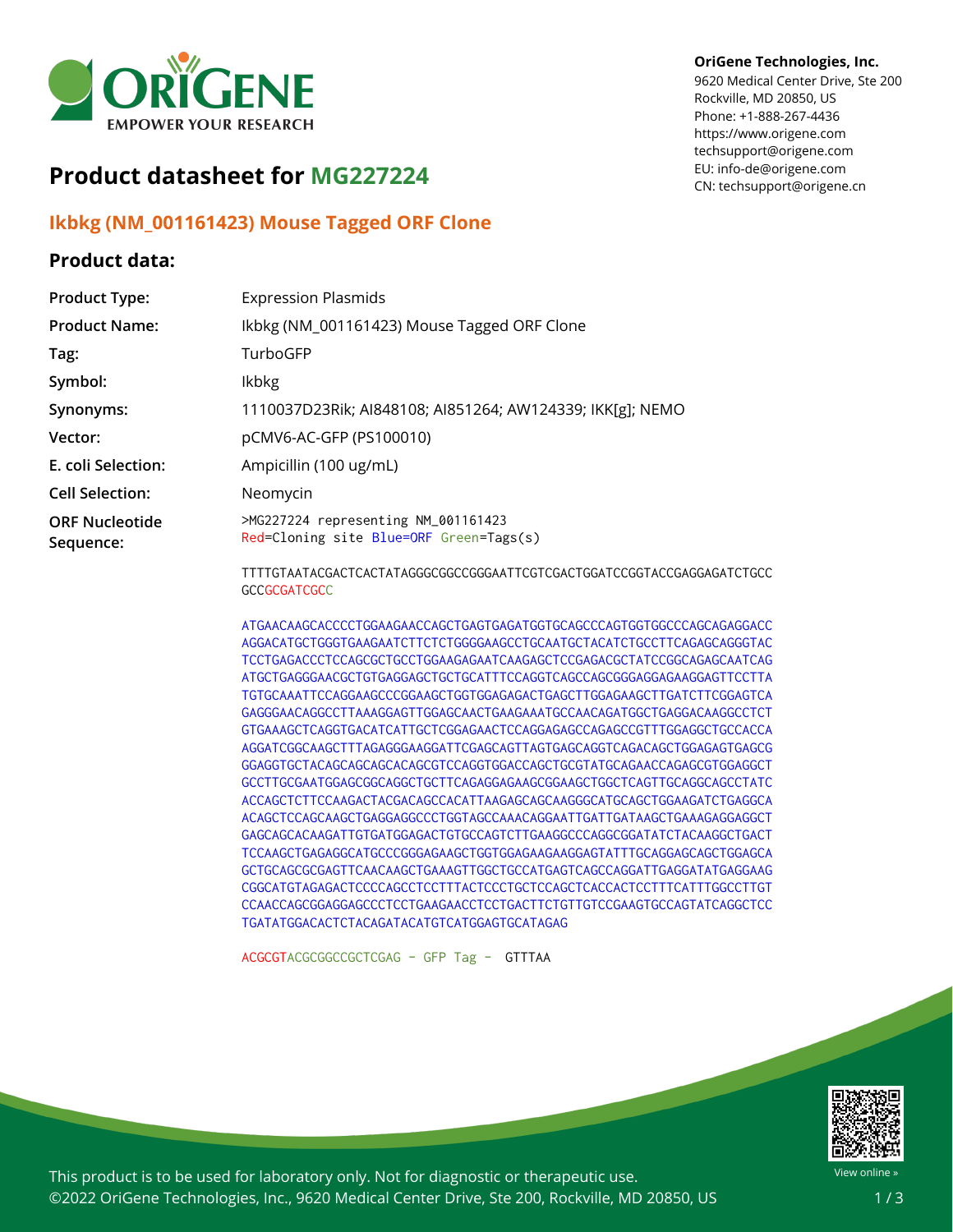



**ACCN:** NM\_001161423

This product is to be used for laboratory only. Not for diagnostic or therapeutic use. ©2022 OriGene Technologies, Inc., 9620 Medical Center Drive, Ste 200, Rockville, MD 20850, US